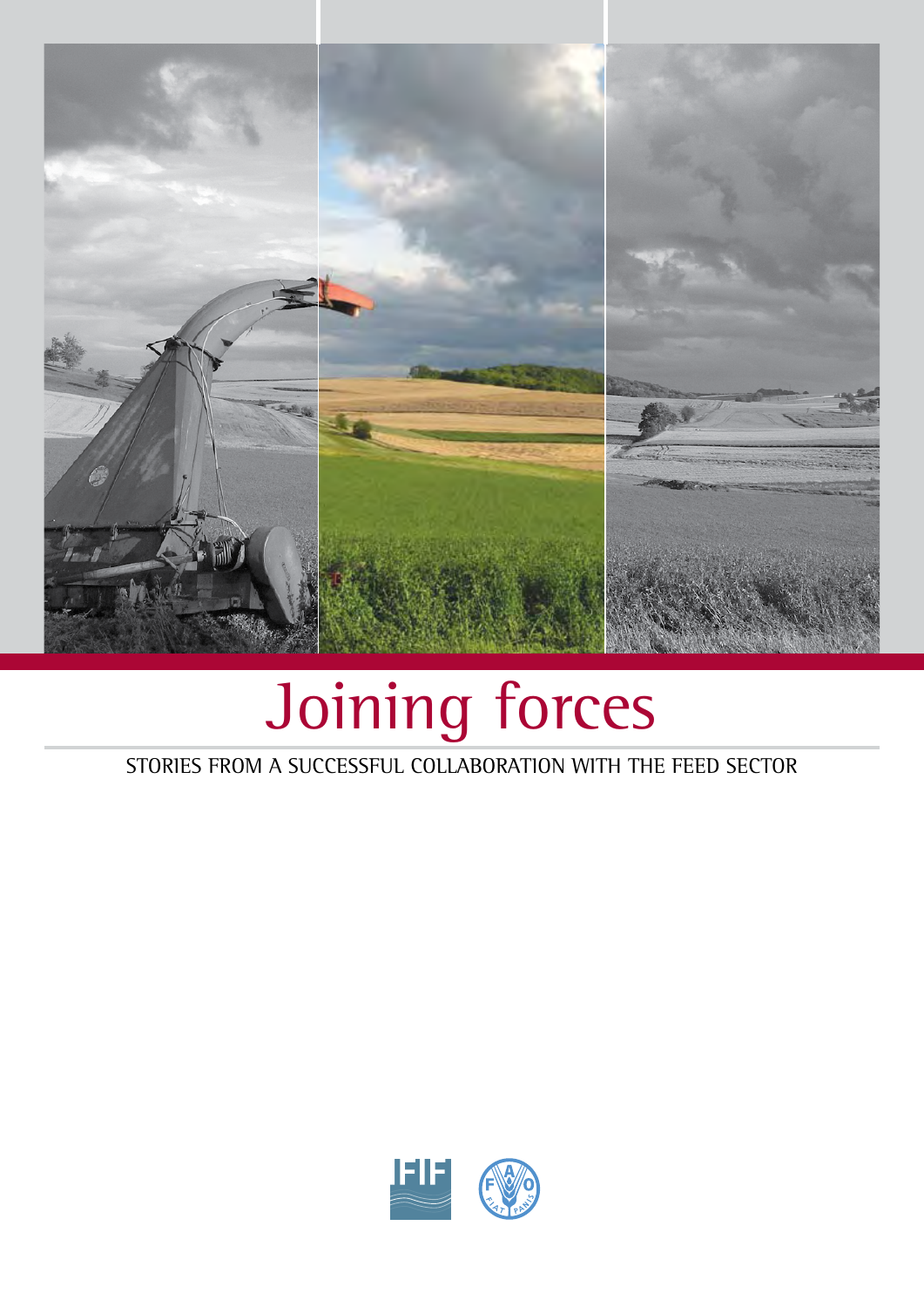



# FAO and IFIF: an ongoing and mutually beneficial partnership

The International Feed Industry Federation (IFIF) and the Animal Production and Health Division (AGA) have an on-going and mutually beneficial partnership. IFIF represents a sector that plays a leading role in the global food industry with an estimated annual turnover of US\$85 billion worldwide. Its members account for some 85 percent of the global animal feed market and include regional federations in South America, Asia (including China), Europe, North America and Africa.

Although currently serving primarily a mature, slower growing market in developed countries, the global feed industry continues to expand, both in volume and value, in response to the demand arising from an increasing world population, urbanization and growing consumer purchasing power. Currently, there are an estimated 8 000 plants worldwide, with capacities greater than 25 000 tonnes per year, manufacturing animal feed along with facilities producing premixes and other high-value products. Together, these plants manufacture more than 635 million tonnes of animal feed annually.

Each year confidence and understanding between FAO and IFIF grows as the relationship develops and matures. Every year, new areas of common interest arise which lead to joint activities to help ensure a safe, sustainable and responsible feed sector. Areas of beneficial collaboration include the implementation of codes of practice - such as those of the *Codex Alimentarius*; improving the dialogue with the public sector; contributing to the development of private sector associations in less economically developed countries and ensuring that small and medium scale enterprises in those countries are included.

## COLLABORATION WITH FAO: THE experience of IFIF

As a global organisation, the International Feed Industry Federation (IFIF) believes it has a responsibility to assist developing countries, especially those where there are no national feed associations, to develop their animal feed sectors. In the late 1990s, IFIF received *Codex Alimentarius* NGO status which provided a first step to better understand how our industry is regulated by governments. At the same time, we began developing a close working relationship with FAO.

Participating in *Codex* and FAO meetings, IFIF has been able to follow-up on the development and harmonization of international codes, standards and practices that impact feed manufacturers worldwide. Specifically, IFIF has followed up the development of the *Codex* Code of Practice of Good Animal Feeding; participated in the *Codex*  electronic working group on animal feeding; supported an FAO Expert Consultation on Protein Sources for the Animal Feed Industry; and has developed the joint, biannual Global Feed and Food Congress. It has also developed with FAO a Manual of Good Practices for the Feed Industry and most recently established a meeting point for feed associations and feed regulators at an annual International Feed Regulators Meeting. IFIF believes that through greater co-operation, especially with organizations such as FAO, and using sound scientific and technological advances it can make a difference in ensuring that food is safe, plentiful and affordable to all.

> **Roger D. Gilbert** Secretary General, IFIF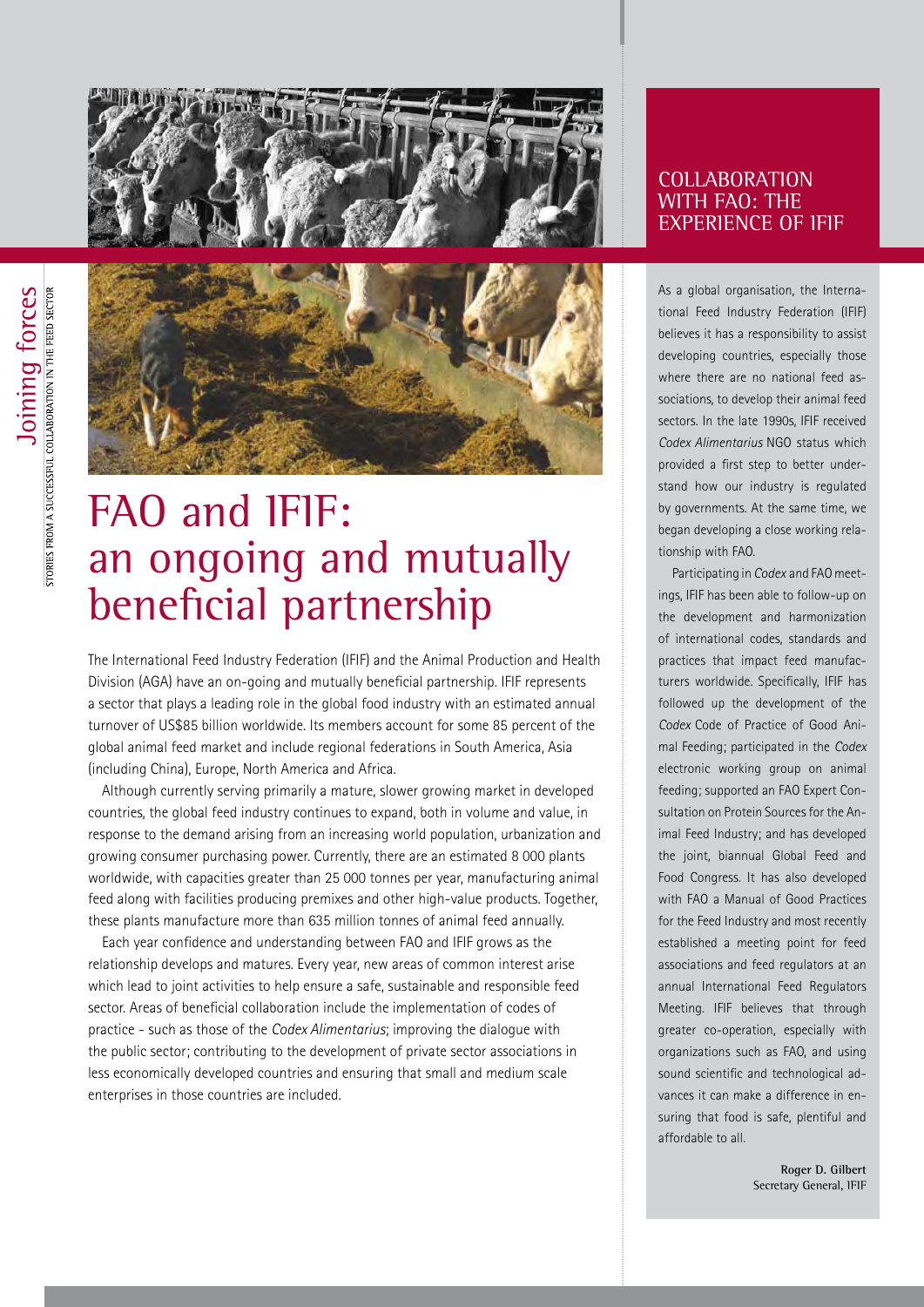#### **A view from the European Feed ManufactureRs' Federation (FEFAC)**

In 2009, FEFAC celebrates its 50<sup>th</sup> Anniversary and 10 years as an observer at the *Codex Alimentarius* Commission. In the wake of several food safety crises (bovine spongiform encephalopathy, dioxin contamination, etc.), *Codex* in 1999 set up its first Task Force on Animal Feed. FEFAC agreed to offer its industry expertise to support *Codex* and FAO in the area of food safety related animal feed standards. The adoption of the *Codex* "Code of practices on good animal feeding" in 2004 was a milestone for the feed industry as it demonstrated the importance of tackling the safety of food of animal origin at its source and recognized feed production as an integral part of the global food chain. FEFAC has found the IFIF/FAO International Feed Regulators meetings highly beneficial, as they provide the only global platform addressing feed safety challenges through an open dialogue between the feed regulators and the feed industry.

FEFAC members are extremely grateful to FAO which has initiated groundbreaking steps to develop a consistent framework for a global livestock policy. We are convinced that the focus on the contribution of livestock producers to food security and poverty reduction, while addressing environmental challenges, will ensure that ailing rural economies benefit from the increasing demand for animal proteins. Knowledge dissemination, technology transfer and training are key tools which our industry can provide to achieve agricultural sector development. FEFAC therefore looks forward to further its cooperation with FAO in this crucial area of development.

> **Alexander DÖRING**  Secretary General, FEFAC

## Going regional: FAO support to the development of regional associations

Sindirações, the Brazilian Feed Industry Association, joined the International Feed Industry Federation (IFIF) six years ago. It was convinced of the importance of a global feed union, where feed producers would speak with "one voice" for the feed industry and to establish a common agenda to promote the food safety and security. During this period, Sindirações has developed an open and fruitful cooperation among feed industry representatives worldwide (Brazil, Europe, China, USA, South Africa, etc.) as well as FAO which resulted in many valuable accomplishments.

However, despite our active participation in IFIF, the need for a Latin American and Caribbean feed industry association was strongly felt. We needed a unified voice from the region! When the Mexican Feed Producers Association joined IFIF it made the task easier. After many trips and long meetings we finally succeeded - FeedLatina was born in 2008 with Brazil, Mexico, Argentina and Cuba as its founding members.

Today, FeedLatina has started building up its agenda, where FAO's support is fundamental. The job is tremendous, we are more than 30 countries producing an estimated 130 million tons of feed annually and yet many feed producers are not even associated within an organization.

I am sure that in Latin America and the Caribbean we share the following priorities to: increase food security and safety; harmonize legislation and regulations; and stimulate trade of agricultural products. To achieve these goals, FAO support, with its human resources, political influence and financial stimulus, is a must.

> **Mario Sergio Cutait** President FeedLatina